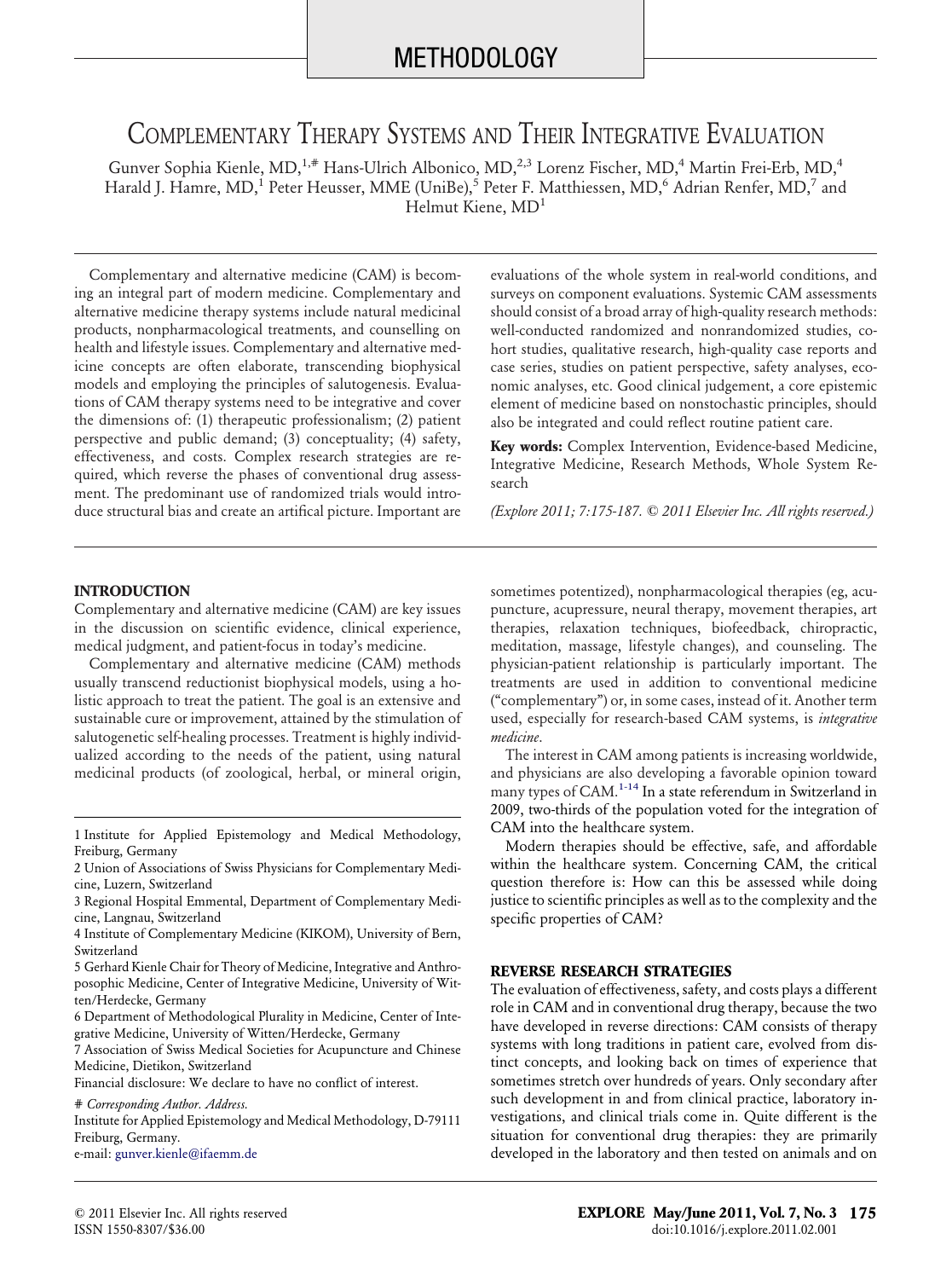

humans in phase I-III studies*.* Only after this gatekeeping process they are introduced into clinical practice, which will then largely be guided by the study results. Coming from preclinical laboratory development, the remedies' therapeutic potential and safety in real-world practice are hardly calculable. This has lead to drug tragedies, for example, the severe birth defects caused by the supposedly safe and popular sedative thalidomide,<sup>[15](#page-8-1)</sup> or the diethylene glycol poisoning known as the "Sulfanilamide tragedy.["16](#page-9-0) Therefore, clinical trials are the admission ticket to the clinical use of conventional drug therapy, and for this purpose the designs and guidelines of clinical research have been essentially delineated. As a consequence, for example, the members of the *International Conference on Harmonization* (ICH), which issues the obligatory Good Clinical Practice (GCP)—Guidelines for clinical studies, consist of representatives of the pharmaceutical industry and of drug regulatory agencies.

Hence, for CAM and for conventional drug therapy, the approaches to clinical research follow reverse strategies [\(Figure 1\)](#page-1-0).

## **EVIDENCE-BASED MEDICINE (EBM)**

Clinical research evolved into EBM, its goal being to integrate best external evidence, individual clinical expertise, and patient perspective[:17](#page-9-1) patient treatment should be based on clinical research, and the jungle of research results published daily should be systematically processed and made accessible to the practitioners who search for up-to-date knowledge. This sensible *bottom-up* concept was, however, soon transformed into a *top-down* approach: EBM principles were incorporated into legislation and used for the increasing regulation of the medical profession and in this way also for decisions regarding the availability and reimbursement of therapies, thus marginalizing the role of clin-ical expertise and patient perspective.<sup>[18,19](#page-9-2)</sup> For this regulatory assessment, external evidence is hierarchically ordered. On top of the hierarchy is the randomized controlled trial (RCT), which is usually the only form of evidence accepted for regulatory decision making. Other research methods play at best a minor role, and clinical judgment has mostly been discredited, its potential power remaining unexplored and undeveloped.

<span id="page-1-0"></span>There is no question that good clinical research and particularly RCTs make essential contributions to medicine and patient care. To integrate scientific evidence is an indispensable feature of medical professionalism, in conventional as well as in complementary medicine.<sup>20,21</sup>

However, the crucial questions about EBM regard the issue of whether the organization of healthcare should be based primarily on certain types of clinical studies (namely RCTs); whether this type of " best evidence" allows reliable conclusions concerning the "best therapy" for the patient; and whether, for such conclusions, EBM's evidence-hierarchy offers substantial support or is potentially misleading.

These EBM principles, despite their far-reaching consequences for the healthcare system and despite the strict empirical self-conception of EBM, have not themselves been empirically evaluated as to whether disease outcomes are better when treatment follows hierarchical evidence (ie, comparing outcomes of patients treated primarily according to EBM guidelines and patients treated according to the physician's discretion).<sup>22</sup> There are several hints that EBM is not necessarily advantageous for patients and costs: three large German RCTs investigated the influence of acupuncture on knee osteoarthritis, migraine, and low back pain compared to placebo acupuncture and to best evidence-based conventional therapy according to guidelines. Amazingly, in the case of knee osteoarthritis and low back pain, the best evidence-based conventional treatment was substantially inferior not only to acupuncture but also to the placebo therapy; there was a large and statistically highly significant effect difference (and for migraine, evidence-based therapy and placebo treatment were comparable). $23-25$  Even though these results are open to interpretation, they still show that the health benefit experienced by patients is not necessarily the greatest when applying RCT-oriented EBM. In a British cluster RCT, when patients with hypertension and type 2 diabetes were treated either according to guidelines or at the physicians' discretion, there was no difference in blood pressure control between the two groups after one year. However, the guideline group was more likely to receive higher doses of antihyperten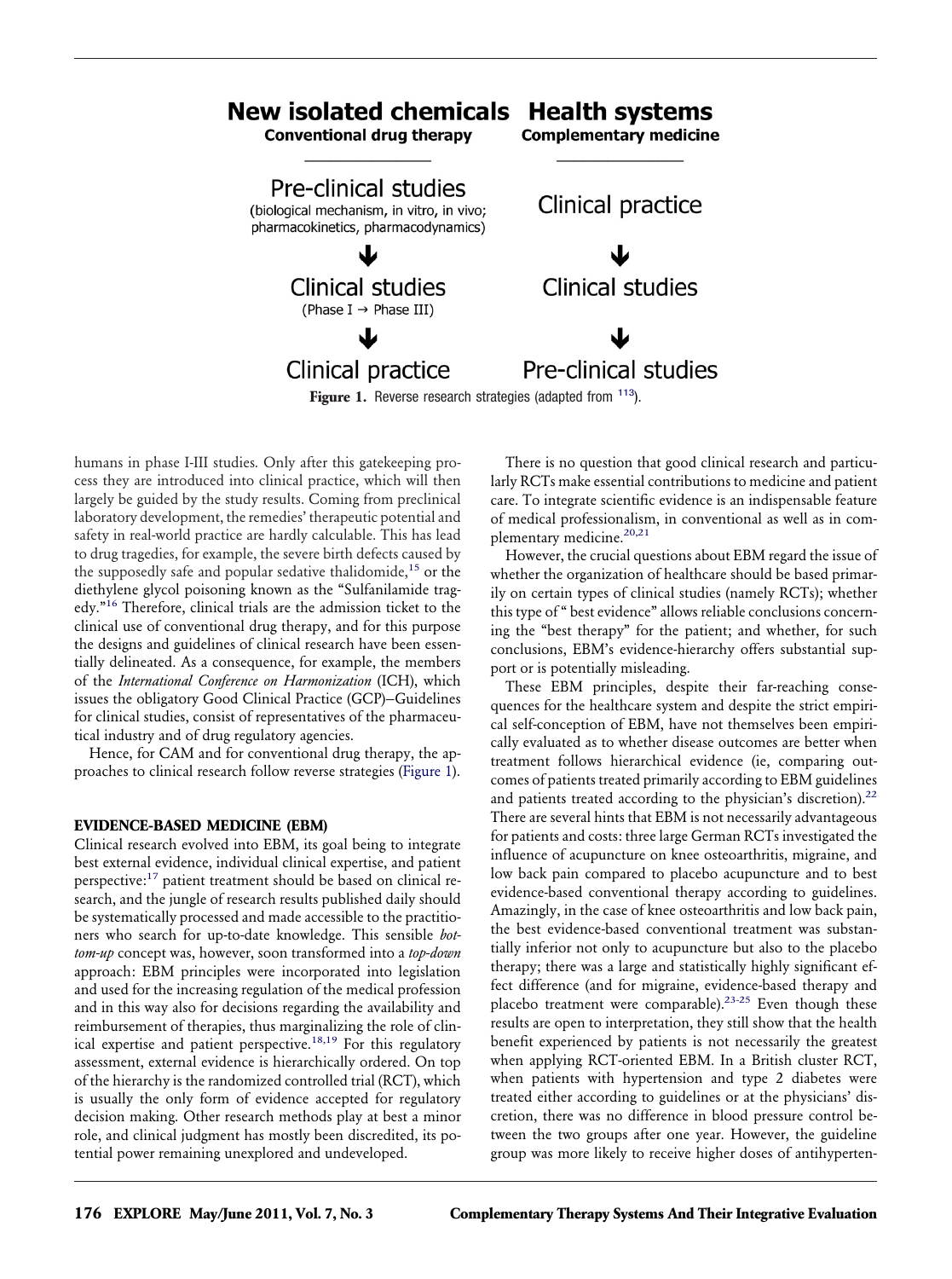<span id="page-2-0"></span>**Table 1.** Factors That Can Lead to False-Negative Results in Randomized Controlled Trials<sup>58-60</sup>

- Therapy error, dosing error
- Adjunctive and compensatory treatment
- "Placebo" treatment with specific effects
- Dropouts/patient attrition and noncompliance
- Contamination and intention-to-treat analysis
- Informed consent
- Obsequiousness bias, social desirability bias
- Low discriminatory power of measurement instruments
- Tendency to give mediocre answers
- Group assimilation
- Low patient recruitment
- Conditioning effects
- Cognitive interactions
- Disturbance of physician-patient relationship
- Errors in attribution
- Simplified study design (mega studies)

sive drugs and had consulted physicians significantly more often[.26](#page-9-6)

Many physicians and clinical researchers are highly critical of the current outlook of EBM and its instrumentalization for regulatory purposes.<sup>22,27-42</sup> They criticize: the one-sided focus on empiricism (which itself remains outside empirical evaluation and critical discourse); the narrow definition of evidence; the limited benefit for individual patients; the threat to the physician's autonomy and clinical judgment; the impact on the physician-patient relationship; and EBM's *top-down* revolution of the medical system, with overt totalitarian structures. Furthermore, they criticize the denigration of all other sources of knowledge such as the physicians' clinical experience, tacit knowledge, and the patients' observations, and also the failure to further investigate and assess the process of clinical learning and skill acquisition. They also regret that in the context of the overreaching RCT-alignment, diverse redefinitions occur: patient care transforms to "health technology"; healing and disease alleviation to "primary outcome measure"; physician to "provider"; and patient to "consumer." Besides all, the medically necessary abilities of the art of treatment and of empathic engagement would continue to whither away.<sup>43-47</sup>

Critical attitude has grown also in EBM itself, with some of its representatives questioning the strict hierarchization of evidence: "Our main wish, from which all others stem, is that RCTs be taken off their pedestal, their exalted position at the top of an artificial evidence hierarchy; that all forms of evidence be appreciated for what they can offer . . . no single form of research is best. . . . We wish to see a diversity of research approaches, rather than a hierarchy.["48](#page-9-8)

## **IS THE PRIORITIZATION OF RCTS RELIABLE FOR FINDING THE BEST THERAPY? ("BEST EVIDENCE" "BEST THERAPY"?)**

A basic assumption of EBM health policy is that the "best evidence" reflects the "best therapy available." This conclusion,

however, is only valid if the conduction of RCTs is equally feasible for all potential therapies; if the RCTs are conducted under conditions similar to real-world clinical practice; and if RCT results are free from confounding factors— but these three preconditions are not generally met.

When designing RCTs, considerable efforts are made in order to avoid systematic bias affecting the comparison between intervention and control groups, particularly in order to avoid falsepositive results. However, this does not mean that RCTs necessarily give an objective picture of therapeutic reality: the use of RCTs promotes some therapies and disadvantages others; the conduction of RCTs is fragile; and the results of RCTs have only limited applicability for clinical practice and leave important questions unanswered:

- The conduct of RCTs is only feasible for certain treatments because they require a number of preconditions: (1) *powerful financial backing*[49](#page-9-9) (average costs per RCT with public health relevance are estimated at 12 million US dollars;<sup>[50](#page-9-10)</sup> this is why RCTs are mostly sponsored by the financially strong pharmaceutical industry with the main goal of licensing and marketing of profitable therapies); (2) *academic attractiveness* (in order to increase the incentive to conduct and publish the trial); (3) *large numbers of patients*<sup>[51,52](#page-9-11)</sup> (because only a small fraction of available patients can be recruited, and various studies often compete for them); (4) *no preference* for either intervention or for control therapy<sup>53</sup> (because otherwise patients will not participate, and this is why, for instance, RCTs evaluating home versus hospital births cannot be conducted); (5) *equipoise*<sup>[54](#page-9-13)</sup> (because a randomized assignment to the intervention or control group is unethical if the prospect for health benefit is unequal, and therefore, for instance, the efficacy of operative removal of a local malign gastrointestinal or gynecological tumor can generally not be investigated with RCTs); (6) *simple study protocols* (with simplified diagnostic and treatment procedures avoiding study complexity<sup>55</sup>). (7) These limitations in the feasibility of RCTs give occasion for structural biases such as commercial bias, career bias, indifference bias and mediocrity bias. As a consequence, many therapies are disadvantaged: inexpensive therapies, nonpharmacological therapies, therapies for financially less promising patients, therapies with less attractivity for those pursuing an academic career, therapies with an a priori obvious efficacy or with strong preferences, and also highly complex therapies—regardless of their actual therapeutic value for patients.<sup>56</sup>
- The reliability of RCTs is not ensured by the design alone. Even in studies appearing to be methodologically perfect, results can still depend on imponderables such as the source of sponsoring.<sup>57</sup> RCTs on the same interventions often show substantial variation in results, as do corresponding systematic reviews and meta-analyses.<sup>56</sup> Moreover, RCT methodology is primarily devised (and sees its ethos in pursuing this goal) to avoid false-positive bias, but the protection against false-negative results receives hardly any attention. False-negatives often arise due to errors or to levelling out differences related to the disease, the treatment or the outcome assessment (see [Table 1\)](#page-2-0). They can be fostered but not avoided by randomization, blinding, and mega-trials. False-negative results lead to a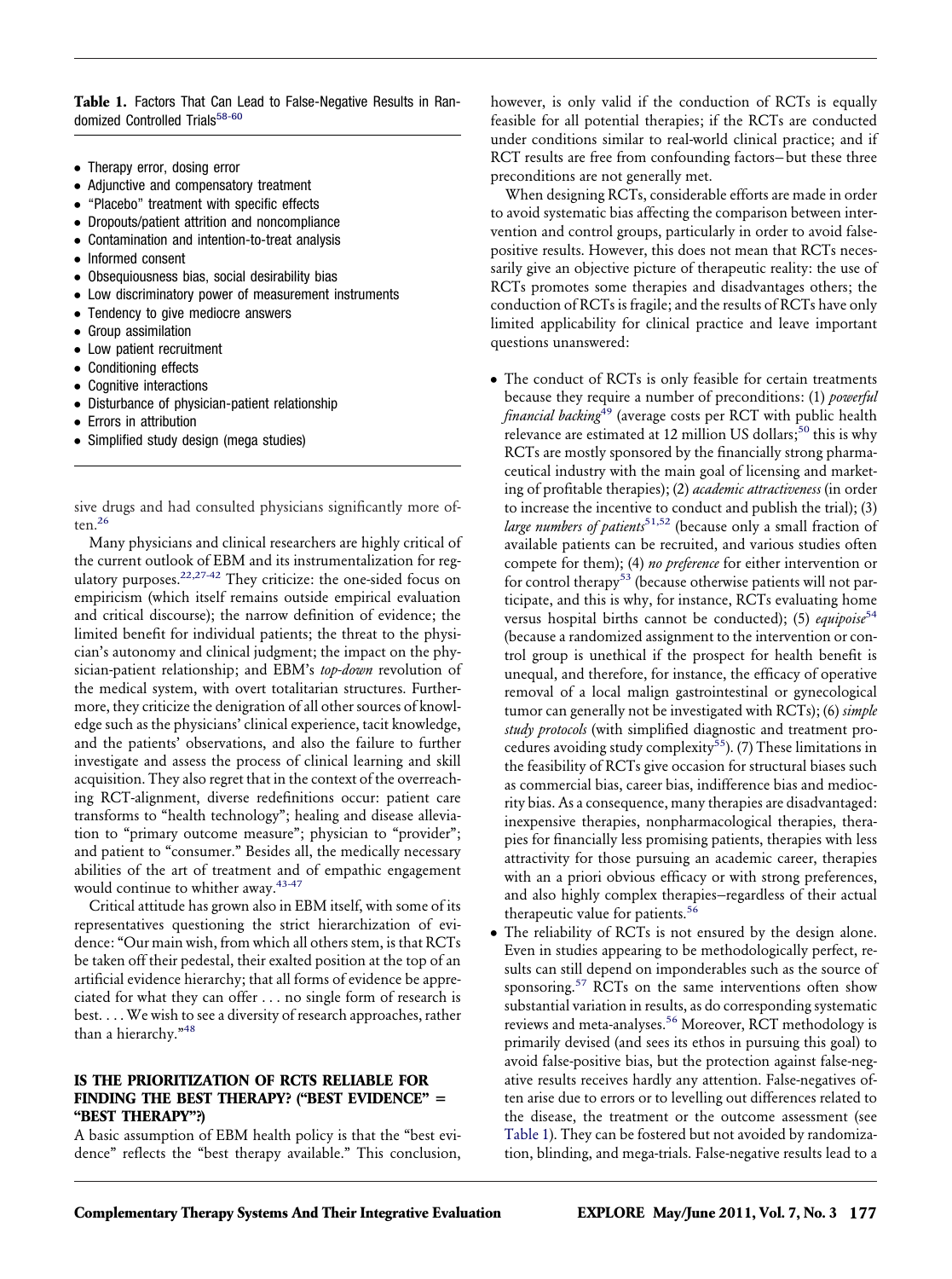systematic underestimation of treatment effects in RCTs, and can often explain their small effect sizes.<sup>58-60</sup>

- The gap between the conditions of RCTs and real-world healthcare is widely recognized. This gap often arises from a considerable patient selection (eg, regarding disease severity, comorbidity, risk factors, gender, age, race, social status, cooperation, and expected treatment response; usually less than 1% of representative patients with the respective diagnosis are enrolled) or from differences in setting, diagnostic procedures, treatment, treatment goal, duration of treatment, follow-up, and adjunctive therapies. Therefore, RCT results have only limited applicability to routine clinical practice.<sup>52,56,61-65</sup>
- The benefit of RCT-tested therapies for individual patients remains uncertain.<sup>33</sup> In RCTs, the "number [of patients] needed to treat" in order for one patient to finally receive benefit from the therapy, ranges between 2 and 250 patients. This means, conversely, that 50% to 99.6% of patients are treated needlessly (so-called "number treated needlessly" or "index of therapeutic impotence"<sup>66</sup>) and cannot expect a benefit from the treatment. It is therefore essential to find ways to identify the patients who need different or additional treatment—a task left to the physician, who, for this purpose, needs to judge and to decide beyond the data from clinical studies.

The prioritizing of healthcare treatments according to the existence of respective RCTs leads to biased therapy selection and not necessarily to the selection of the best therapy for the patient. Therefore, in order to ensure optimal patient care, the physician himself must critically examine and evaluate the existing evidence. He must complement and even correct the external evidence by his own experience, internal evidence, professional knowledge, and by the patient perspective [\(Figure 2\)](#page-3-0). Health authorities, as well, must appraise RCTs within their context. The authorities must also acknowledge that for therapies with long traditional use and large amounts of other evi-



<span id="page-3-0"></span>Figure 2. Four sources of evidence relevant for patient-centered, evidence-based medicine (adapted from [175\)](#page-12-0).

dence, RCTs are of limited informational value; and that, on the other hand, the physician's discretionary and therapeutic freedom as well as his independent clinical judgment must be maintained.

Because the traditional use of RCTs does not reasonably address critical clinical questions faced by decision makers like physicians and patients or policy makers and purchasers, there is a need for research alternatives with a practical orientation, such as *pragmatic trials*[67,68](#page-10-1) or *comparative effectiveness research*. [69,70](#page-10-2) These studies, however, are complex and expensive. The costs of the ALLHAT study (*Antihypertensive and Lipid-Lowering Treatment to Prevent Heart Attack Trial*<sup>71</sup>), for instance, comparing four therapies, amounted to 120 million US\$[.70](#page-10-4) Such studies can only be conducted for selected clinical questions.

## **CONVENTIONAL MEDICINE BETWEEN EVIDENCE BASE AND CLINICAL JUDGMENT**

Conventional medicine today—with its undeniable beneficial therapeutic innovations of the last century—stands between efficacy proofs based on external evidence and, on the other hand, good clinical judgment and its backing by pathophysiological reflections and basic epidemiological principles. Thus, even in a stronghold of clinical research such as the field of cardiology, only 11% of the recommendations in current authoritative guidelines (from the *American College of Cardiology* or the *American Heart Association*) are based on level A external evidence (RCTs, meta-analyses), whereas 48% are based on case studies, expert opinions or standards of care.<sup>72</sup> The situation is similar in oncology: For 14 neoplastic hematologic disorders studied, only 24% of therapy recommendations were supported by level 1 evidence (RCTs), 21% by single-arm prospective studies (level 2), and 55% by retrospective or anecdotal evidence.<sup>[73](#page-10-6)</sup> In the case of lung cancer, guideline recommendations are 29% evidence based and 71% consensus based.<sup>74</sup> Evidence from RCTs (level 1) is available primarily for initial interventions in newly diagnosed disease, hardly for relapsed or refractory disease[.73](#page-10-6) Concerning surveillance and aftercare of patients having completed primary cancer treatment, external evidence is completely lacking[,75](#page-10-8) and the effectiveness of surgical removal of local malignant tumors will probably never be proven through RCT comparisons of surgery versus no surgical intervention. Furthermore, systematic reviews used to build treatment guidelines for breast and colon cancer do not meet the required quality standards.<sup>76</sup> As an example for a common and often deadly infectious disease: the current WHO recommendations for the treatment of isoniazidresistent tuberculosis, which are implemented in 90 countries, are not supported by a single RCT.<sup>77</sup>

In many complex medical fields, evidence-based practice is only marginal and often critically questioned. In paediatric surgery—with its undeniable achievements—publications consist almost exclusively of case reports and case series, whereas RCTs are rare.[78](#page-10-11) In palliative care, physicians see their practice as clearly not evidence based; with patients near death, the conduction of an RCT would bring about immense difficulties. Here, the focus lies not on RCT-testable, standardized treatments for specific diseases, but on the individualized care of the respective patient, addressing his particular needs, his suffering; therapy is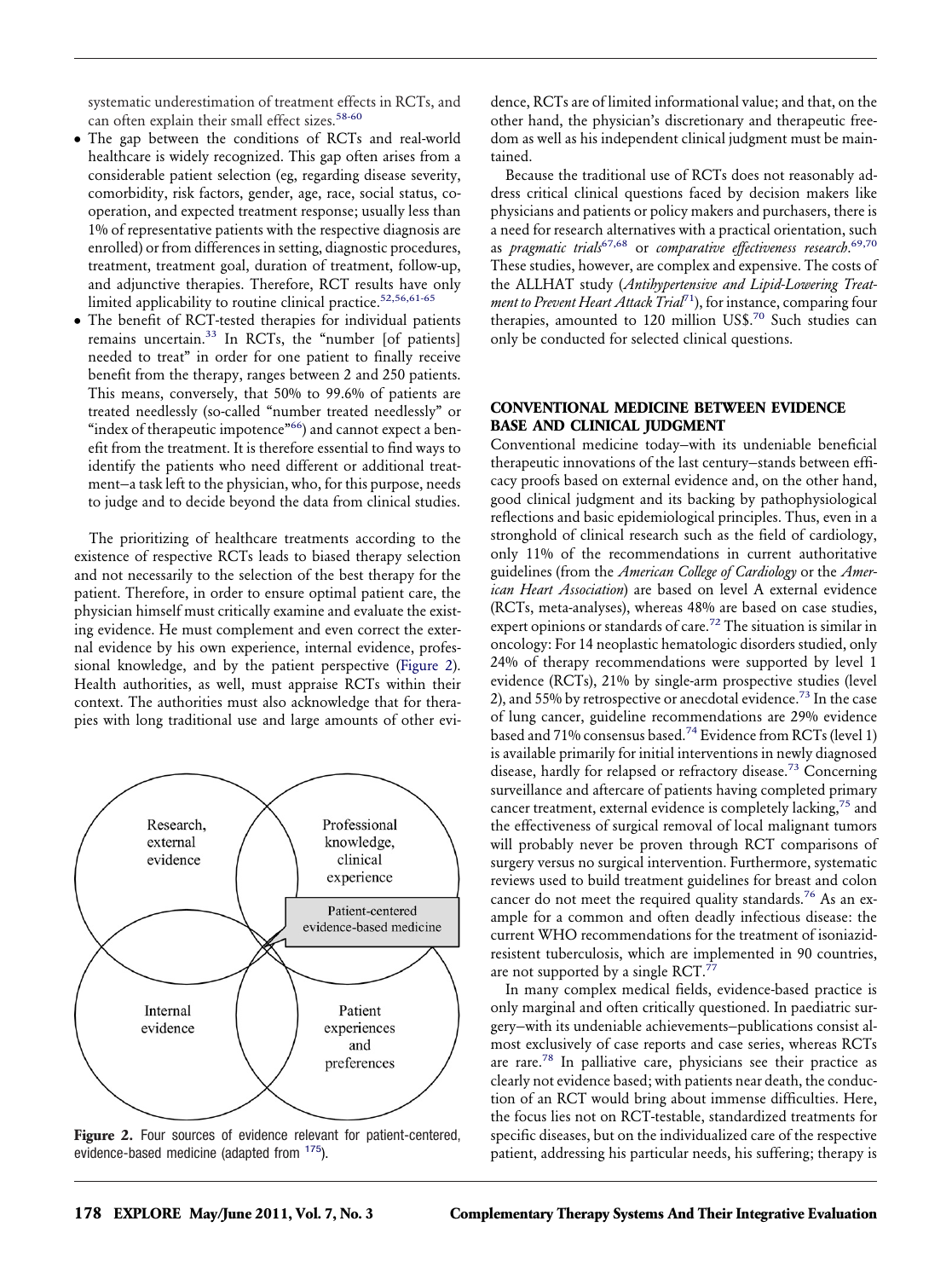oriented toward the whole person, providing a comfortable, holistic environment for him or her. Anecdotal evidence, clinical judgement, intuition, and adaption to the patient are central; EBM evidence is secondary<sup>30,79</sup> ("some people would say highgrade evidence is worse than what you see in front of you["79\)](#page-10-12). In the mental health field, evidence-based practice is the subject of vigorous controversy—whether the results from the clinical trials can be generally applied to individual patients, or can only be applied to a few standard situations for which clinicians choose the respective intervention anyway, with or without EBM algorithms[.34,80](#page-9-21)

Thus, in conventional medicine, RCTs only have a limited informational value, and other research methods as well as clinical judgment are equally important. Clinical judgment becomes essential whenever the treatment situation is complex; whenever the treatment outcome depends on the therapy provider's skills; and whenever the focus is on individual patients and individual disease characteristics rather than on specific diagnoses—which are all frequent situations in medicine.

## **CLINICAL JUDGMENT AND MEDICAL PROFESSIONALISM**

Clinical judgment is a core element of medical professionalism[.20,21,81](#page-9-3) In general, high expertise is characterized by excellent judgment, which develops from intelligence, knowledge, experience, and continuous critical reflection. Still—although "there is no substitute for excellent judgement["82—](#page-10-13)in medicine the question arises: is judgment capable of reliably assessing therapy situations, and substantiating *internal* evidence? Or is it, rather, notoriously mistaken and dependent on external instruction? Can clinical judgment be a true adjunct to external evidence? What are the potentials of its development? These questions have only been investigated very little so far.

Today's implicit model for medical professionalism is *technical rationality.*[46,83:](#page-9-22) intelligent practice is the application of scientific knowledge: the practitioner hands his unresolved practical problem over to the scientist, the scientist solves it and returns the new scientific knowledge to the practitioner who can then apply this knowledge in his practice. In this process, there appears to be no necessity for clinical judgment apart from the identification of the problems. The dominance of this model, conjunct with limited resources and with liability issues, leads to increasing external regulation of medical practice, to the decline of medical autonomy, to deprofessionalization, and to frustrated physicians.

Researchers on expertise see this model as grossly oversimplified. It fails to account for the heart of professionalism: for its complexity. At best the model suits the situation of novices.[46,83-86](#page-9-22) Experts and masters in all disciplines are in command of abilities beyond external knowledge:

● *Tacit knowledge*. This is a feature of competence and mastery. Experts know more than they can say, and therefore they often cannot sum up their outstanding decisions and actions into rules. If required to do so, they regress to novice level and to decreased expertise. Professional success is more strongly correlated to tacit knowledge than to conventional academic intelligence. 84,86-89

- *Reflection in action*. When the professional practitioner encounters problems or unexpected events for which external and tacit knowledge offer no immediate solution, he may respond by reflecting in action. The practitioner enters into a reflective dialogue with the situation in order to find new solutions, observing new phenomena, gaining new insights, and generating new knowledge. Experts have the ability of creative thinking, which has been the source for important discoveries, innovations and new medical insights. Today, this source of progress—this "spirit of innovation"—and its corrective against unsuited routine, is increasingly suppressed by excessive bureaucracy, formalization, and legal constraints and is pilloried by a plethora of negative attitudes.<sup>83,90-92</sup>
- *Gestalt recognition.* A *gestalt* is the wholeness of a structure, recognizable independently from the characteristics of its parts.<sup>93,94</sup> Gestalt recognition plays a major role in the acquisition of experience, in the development of tacit knowledge, and in experts' judgments[.86,87,90,95](#page-10-17) In medicine, *gestalt* structures can be discerned when analyzing reliable clinical judgment, for example, on therapy effects or on adverse reactions [\(Table 2\)](#page-4-0). The certainty of this kind of judgment increases with the complexity of the gestalt relations—as opposed to statistical conclusions from cohort comparisons.<sup>58,96</sup>

In science itself, the epistemic virtues and the ideals of professionalism have undergone transformations in the 20th century, particularly in regard to the objectivity of knowledge: in the 19th century, the ideal of scientific objectivity was of a mechanical nature, with the guiding ideal of self-surveillance, self-denial, self-elimination, and the exclusion of any interpretation or other forms of "subjectivity," favoring standardized and mechanical "blind sight" procedures. All attempts to extirpate subjectivity, however, failed. The automation of knowledge acquisition and the algorithmic judgment procedures ultimately got lost in incidental details, in an infinite complexity of variation and a multitude of artefacts, and were useless for pedagogy; furthermore, these techniques could often not be stringently applied or were unsuitable. Onward from the beginning of the 20th century, those ideals changed and were subordinated to the current leading scientific paradigm of professionalism. Now, the roots for scientific accuracy are seen in trained judgment, based on the

<span id="page-4-0"></span>Table 2. Criteria of Gestalt-Based Therapy Judgement<sup>[58, 96](#page-9-17)</sup>

Strong criteria

- Space pattern correspondence
- Time pattern correspondence
- Morphological correspondence
- Dose-effect correspondence
- Ping-pong (dialogue) correspondence
- Functional therapeutic gestalt
- Functional therapeutic gestalt process

Weak criterion

- High pre/post time ratio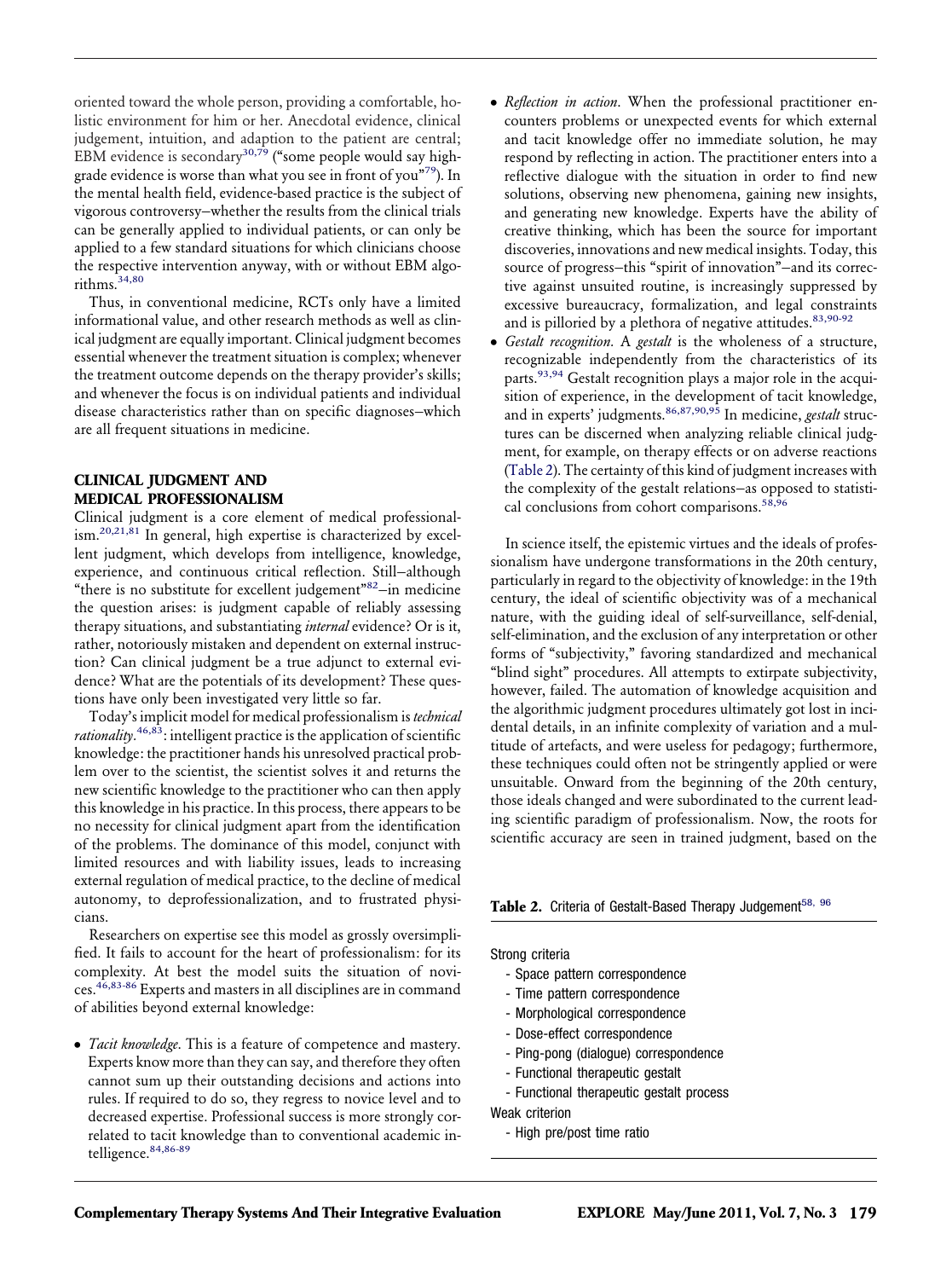subjects' expertise, his trained instincts and intuition, self-confidence, experience, and on pattern recognition.<sup>97</sup>

The competent, trained and critically reflected clinical judgment can, in principle, lead to reliable knowledge. It still has its place in the discovery of new therapeutic principles, as was recently demonstrated by the publication of a case study describing the surprising remission of pediatric hemangioma after application of the beta blocker propranolol; an effect that could be reliably reproduced in other children.<sup>98</sup> Discovery and explanation of therapies follow a distinct logic.<sup>99</sup> This is relevant also for CAM, because even though an abundance of scientific research is available on CAM, the physicians' and patients' own experience and judgment are often essential in the provision and further development of CAM therapies.

## **CLINICAL RESEARCH AND CAM**

Complementary and alternative medicine is an area remarkable for its research activity: already in 2006 more than 20,000 controlled clinical studies were found in the relevant databases[.100,101](#page-10-21) There are plenty of blinded or open-label RCTs, well-conducted nonrandomized comparative studies, large healthcare studies, observational studies, safety studies, etc. A large body of preclinical research, Medline-indexed journals on CAM research, international congresses on CAM research, research organizations, academic centers, and a Cochrane Center specifically dedicated to the investigation of CAM also exist. "Evidence-based CAM" is a well-established term, and there is an intensive methodological debate on CAM research. CAM studies comply with the same methodological standards and go through the same scientific peer-review procedures as corresponding studies in conventional medicine. In direct comparisons, the methodological quality of CAM studies does not seem inferior to that of studies on conventional therapies.<sup>102,103</sup>

Even though numerous RCTs have been conducted on CAM, they only have a selective or exemplary informational value for the assessment of CAM. One reason is the very large number of therapy options, due to the existence of several thousand medicinal products in different concentrations and dosage forms; of different nonpharmacological treatments; of extensive individual counselling on the current life situation, behavioral patterns, disease coping, and lifestyle; and of multiple modes of combination of these procedures for different patients and indications. Testing all would require hundreds of thousands or even millions of RCTs. Furthermore, RCTs usually do not mirror the real-world clinical practice and complexity of CAM: usually, in RCTs, the effect of a clearly defined and standardized intervention on predefined outcome parameters is studied, which provides information on the course of a likewise clearly defined disease. This presupposes that the disease can be clearly described, appears uniformly, can be treated with the same standardized intervention, and that its improvement can be measured with the same parameter. Even though many CAM procedures are being studied in this way, it is hardly consistent with their practical application:

CAM therapies do not focus on singular pathological processes but rather on the sick patient in his or her whole complexity, including physical, mental, spiritual, and social factors.

These are interconnected and need to be addressed in total and on multiple levels. Moreover, CAM therapies aim to support and stimulate autoprotective and (auto-)salutogenetic potentials, mostly with the active cooperation of the patient or of his/her organism (metaphorically speaking: "enabling the patient to swim"[104\)](#page-10-23), rather than directly eliminating the disease or disease symptoms or directly correcting the pathological deviation in a patient being treated passively ("saving the drowning person["104\)](#page-10-23)[.105](#page-10-24) Salutogenetic approaches are more complex and need to be more individualized than the pathogenetic approach. Besides the patient's particular health situation, also his environment, family, culture, and socioeconomic factors have to be taken into account, as well as his individual resources that can be mobilized for more autonomy and sense of coherence.<sup>[2,106](#page-8-2)</sup> In people with same diagnoses, the salutogenetic potential and according therapy goals can be very divergent. Accordingly, the repertoire of CAM treatment is complex, and its application highly individualized.

CAM treatments and counseling are provided as integrative systems with interacting components. Accordingly, the effect of complex approaches often are larger than the sum of the components' effects. Therefore, testing isolated components often makes little sense; likewise the focus on single diseases (which often are treated differently in different patients) or on single outcome parameters (which often have different meaning for different people).

Therefore, CAM needs more broadly designed and more comprehensive research methods that study the intact, whole, and complex systems<sup>[107,108](#page-10-25)</sup> in order to mirror their real-world practice. These methods have been labelled *Whole System Research,*[109-111](#page-10-26)*CAM Systems Research,*[112, 113](#page-10-27)*Whole Medical Systems Research,*[114](#page-11-1) or *Complex Intervention Research.*[115, 116](#page-11-2) For example, it is recommended [\(Figure 3\)](#page-5-0) first to assess the theoretical background and practical experience of the long-standing tradition, followed by safety assessment and then by a pragmatic evaluation of the whole system (as intact as possible), and only afterward to assess selectively isolated components and to elucidate exemplary mechanisms of action.<sup>113</sup> This procedure is explicitly nonreductionist. It places less emphasis on the conduct of singular studies than on suitable research programs and nonhierarchical research networks that are cyclical, flexible, and adaptive and that encompass qualitative as well as quantitative methods[.110,114](#page-10-28)

Theoretical framework, use, practical experience / perceived benefit J Safety

Effectiveness of whole system Specific efficacy of isolated components

Underlying mechanisms

<span id="page-5-0"></span>Figure 3. Researching complex health systems (adapted from <sup>112,113</sup>).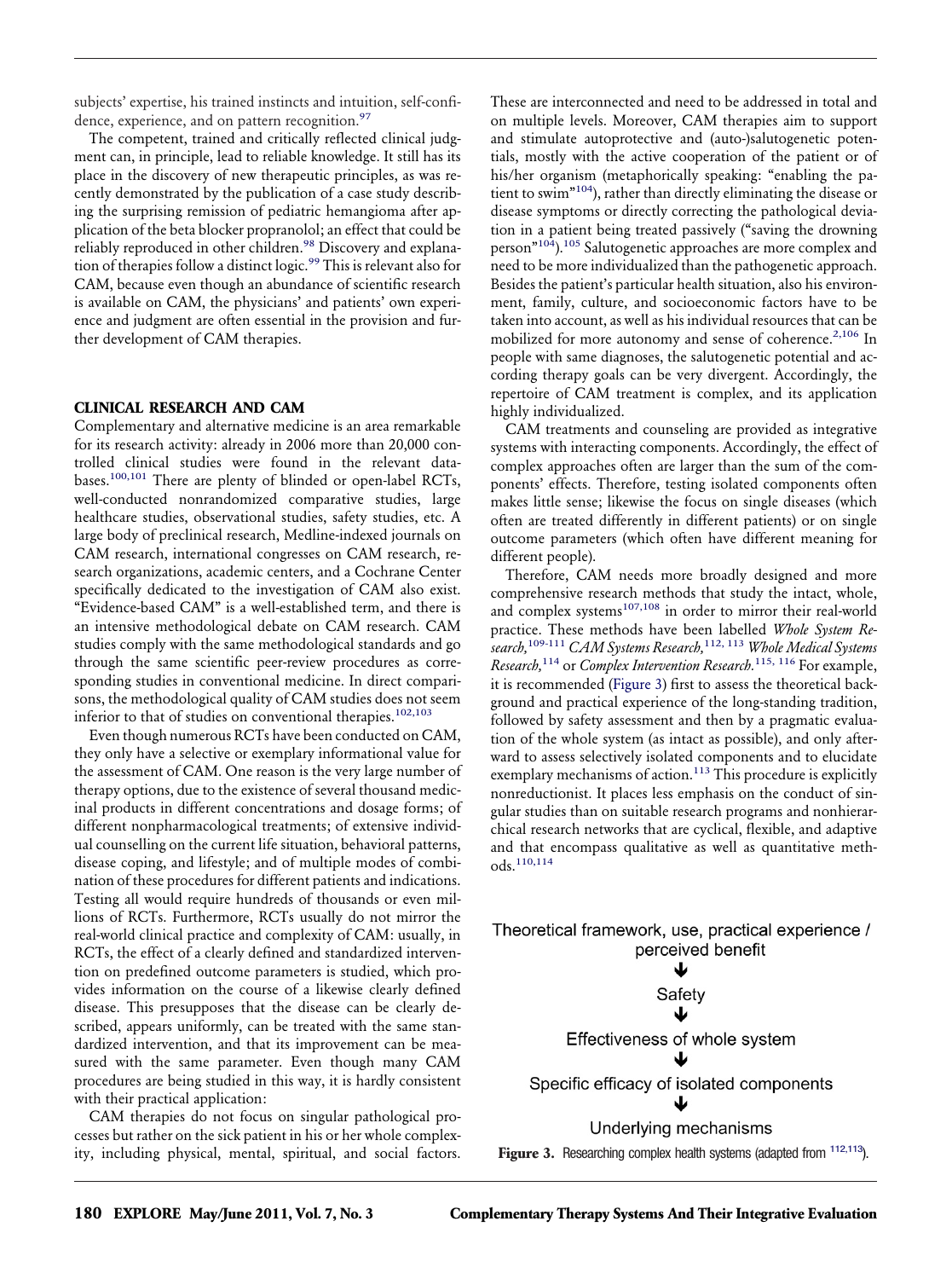#### **DOUBLE STANDARDS? A BRITISH DEBATE**

Complementary and alternative medicine is often sweepingly criticized for not being "evidence-based," "evident," or even for obstructing scientific evaluation.<sup>[117](#page-11-3)</sup> Apart from the fact that this critique overlooks the existence of scientific studies, the question arises whether scientific data are at all capable of refuting this type of criticism. British social scientists describe a double standard in demanding evidence for CAM and conventional medicine: on one hand, British national cancer policy advocates, albeit implicitly, the integrative, patientcentered approach of CAM. On the other hand, the implementation of this policy as well as a constructive debate on evidence and effectiveness have been prevented by medical associations (British Medical Association, Royal College of Physicians). Paradigmatic and ideological barriers stand in the way, and insurmountable obstacles are created by using the term *evidence* very restrictively, despite the general acknowledgment that conventional medicine's evidence base is limited as well and is often far below the required gold standard.[79](#page-10-12) The considerable discrepancy between the ideal of EBM and the actual organizational practice easily leads to flexible and opportunistic adaptivity which is open to subjectivity, influence of medical stakeholders, political constellations, and the professional status and the persuasive power of the specialist. Strict evidence is primarily demanded when therapies are considered not appropriate and when the logic behind the therapy is questioned. The logic behind the therapy and the argumentation skills and societal influence of the proponents can be decisive in determining whether the socalled gold standard of evidence is demanded, or not. This all leads to a "black box" of funding decision making. As a consequence for CAM—which deviates from the mainstream rationales and is seen as a competitor—rigid evidence standards are demanded, as opposed to conventional medicine where these high standards are not universally implemented. This has been characterized as a "double standard," used instrumentally to exclude CAM.[79,118,119](#page-10-12)

A rather interesting view of research evidence is presented by the patients: they see the research results as basically important and as not necessarily flawed, but they are largely sceptical of them, particularly when conventional scientists perform research on CAM. Quite generally they doubt that statistical results are of major relevance for their own case. They consider that average probabilities from clinical studies would not allow conclusions about their personal course of disease and about how they would react to treatment. Patients attribute large impact to lifestyle, emotion, and spirituality, and assume that this is not calculable by statistics. Complementary and alternative medicine treatments are chosen independently from the evidence base. More important are the patients' own experiences of benefit, recommendations by his or her physicians, experiences by friends and family members, and the philosophical background of the therapy.[79,120,121](#page-10-12)

## **PLURALISTIC THERAPY APPROACH AND INTEGRATION OF CAM METHODS**

Pluralism and dialogue are key principles for open and tolerant societies, and for the necessity of modern individualization.

Critical and constructive pluralistic discourse is the best protection against stagnation, fallacy, and totalitarianism. A key insight in 20th century theory of science was to acknowledge the pluralist structure of science—with its parallel systems both in math-ematical as well as in empirical disciplines;<sup>[122-125](#page-11-4)</sup> with its plural-istic concepts of explanation,<sup>[126](#page-11-5)</sup> its complementary<sup>[127](#page-11-6)</sup> and competing<sup>128</sup> models, its multiple levels of understanding, $129$ and its plurality of thought-styles and thought-collectives.<sup>130-132</sup> Accordingly, a pluralistic healthcare system<sup>105,133-136</sup> supported by an ongoing critical discourse and scientific research, is the appropriate answer to the pluralistic structures of society and science, and the adequate response to the manifold diversities and complexities of disease.

For what reasons should CAM be accessible to patients?

- 1. Patients want CAM therapies to be available and find them helpful.<sup>[1-5,12-14](#page-8-0)</sup> Similarly, many physicians see the integration of CAM therapies as meaningful and useful. $6-11$
- 2. Complementary and alternative medicine patients often suffer from chronic long-standing and severe illness<sup>121,137-149</sup> and seek CAM when they do not or no longer respond (adequately) to conventional therapy; when a conventional therapy option is not available at all or is rejected out of inner convictions or preferences; or when conventional treatment is only symptomatic and not causal or healing, and symptom relief could also be attained through CAM methods[.23-25,149](#page-9-5)
- 3. Many patients and physicians want to avoid the side effects of conventional medical treatment. Drug side effects are the fourth to sixth leading cause of death in the United States,<sup>150</sup> also including drugs that often work only symptomatically (especially nonsteroidal anti-inflammatory drugs $^{151}$ ) and could be replaced by CAM treatments. The almost routine administration of paracetamol to reduce fever in children with acute infections is associated with an increased risk for asthma, rhinoconjunctivitis, and eczema[.152](#page-11-13) and possibly reduces the development of immunity.[153](#page-11-14) The treatment of such infections is one of the focuses of CAM. Similarly, the routine use of antibiotics for acute, often viral infections has long been criticized.<sup>154,155</sup> Generally, our society is consid-ered to be overmedicalized,<sup>[156,157](#page-12-1)</sup> which is a problem considering the potential side effects. Patients seeking CAM prefer to cut down on unnecessary medication.<sup>158,159</sup> Although these issues are not resolved yet, they can nonetheless be a legitimate reason for patients to pursue their own differentiated decision regarding medical treatment.
- 4. Many patients do not understand their illness according to the biophysical model of conventional medicine but in a complex and holistic way.<sup>[2,147,148,160](#page-8-2)</sup> Accordingly, patients seek medical approaches that account for this complex and holistic understanding. Swedish cancer patients, as an example, perceived cancer care that is only concerned with the physical aspects of their disease and not with the mental and spiritual level as an additional injury ("a biomedical paradigm—viewing mind and body as separate—was sometimes perceived as a violation by the patients. . . . The women's suffering was increased due to this inability of healthcare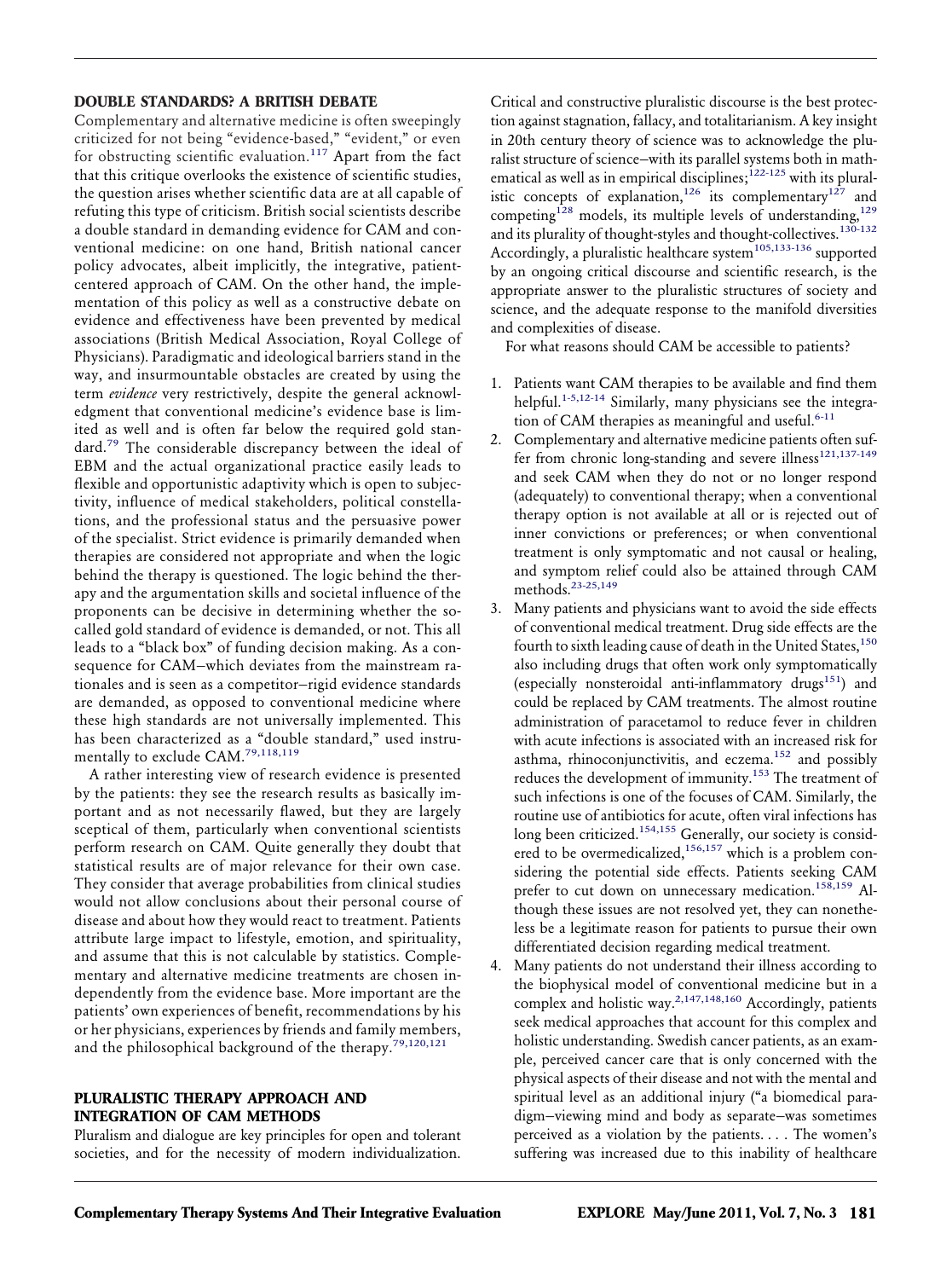providers to see them as persons, whole persons with feelings and thoughts"<sup>161</sup>).

5. Complementary and alternative medicine's emphasis on lifestyle, the overall situation, and patient activity can be an asset to healthcare in general: especially in chronic diseases, the patient's outcome, therapy response, well-being, and treatment compliance depend on cofactors such as nutrition, exercise, comorbidity, biographical features, lifestyle, family, and socioeconomics. The influence of these factors on widespread diseases such as diabetes, hypertension, and coronary disease is immense and in some areas considerably larger than the effects of drug treatment.<sup>106,162,163</sup> An estimated 40% of premature deaths in the Untied States are due to an unhealthy lifestyle.<sup>[164](#page-12-4)</sup> According to the INTER-HEART study, the risk for myocardial infarction can be reduced by 90% to 94% by a healthier lifestyle,  $165$  whereas high-cost interventional procedures do not show additional benefit in RCTs[.166](#page-12-6) To induce sustainable motivation for lifestyle changes, it is not a sufficient perspective only to inform about risk factor reduction (which is boring) or the risk of death (which is frightening, and therefore quickly blocked out). A key challenge is rather to develop individualized therapy concepts that have the capability to activate the patient's own resources, individually considering his or her potentials, values, and environment. Strategies of lifestyle change must be tailored to the individual patient in order to be feasible and to cause him to quickly feel much better and satisfied. Long-term compliance can then be maintained.[106](#page-10-29)

In this context fits the observation that CAM physicians have longer consultations with their patients than conventional physicians.<sup>140-144,167-169</sup> Longer consultations are typical for patients with chronic disease, ill-defined problems, and social and psychological issues. On the other hand, longer consultations are associated with favorable outcomes, lifestyle, and prevention intervention, greater enablement and patient satisfaction, fewer prescriptions and referrals, less follow-up appointments and return visits, and also decreased stress for the physician.<sup>170</sup>

Hence, a pluralistic therapy approach with the integration of CAM treatments— depending on the patients' situation and preferences— can be a meaningful adjunct to conventional medicine.

## **INTEGRATIVE EVALUATION OF CAM**

Evidence-based medicine defines itself as the integration of the best external evidence, individual clinical expertise, and patient perspective[.17](#page-9-1) This broad definition must be taken into account also on the regulatory level; otherwise, it will remain an empty phrase. Accordingly, therapy evaluation must be based on all of



<span id="page-7-0"></span>Figure 4. Information synthesis from different kinds of evidence.<sup>56</sup>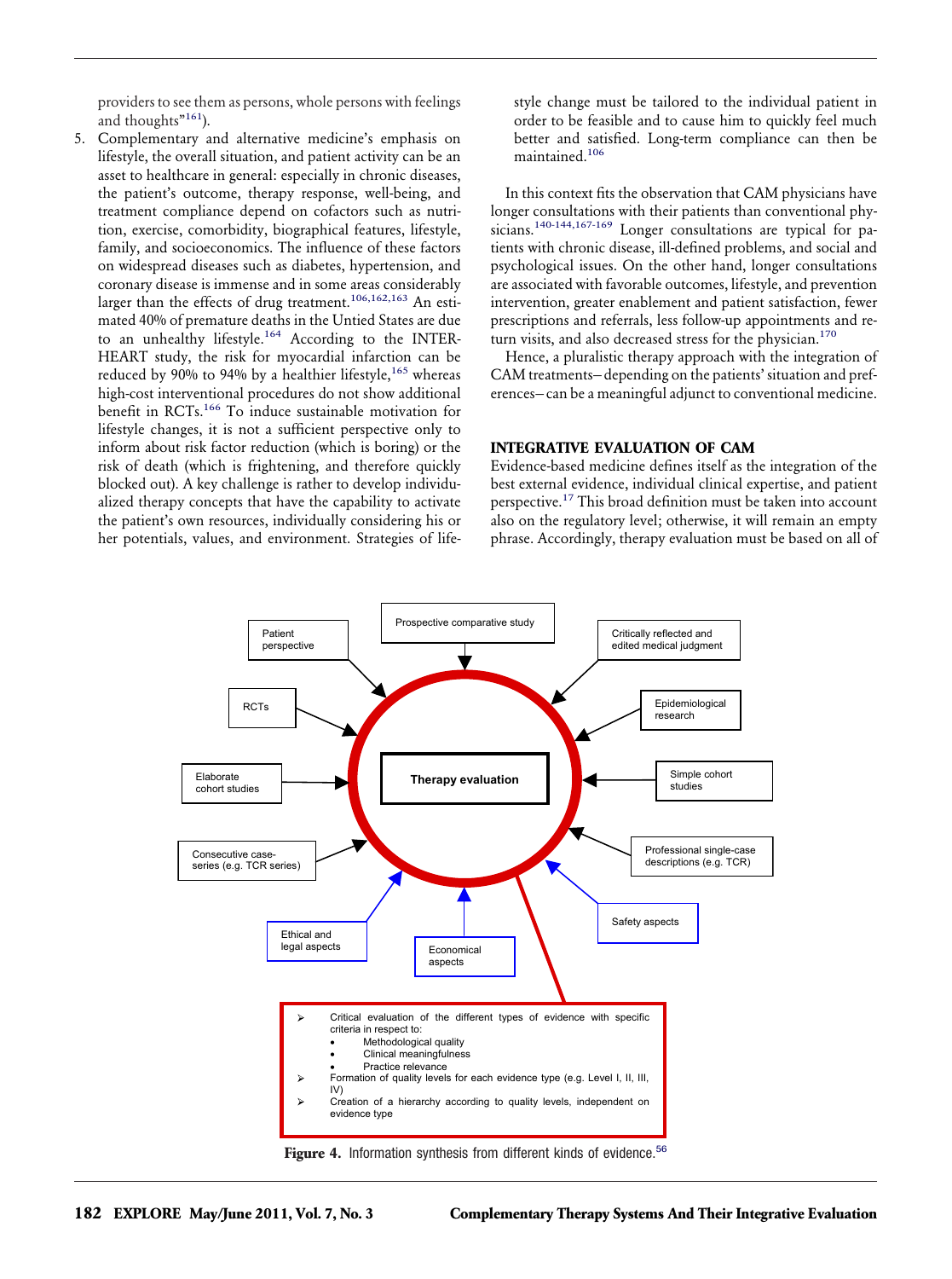it: external evidence, clinical expertise, and patient perspective. Furthermore, because CAM is not mainstream, additional questions arise concerning the conceptual background and therapeutic professionalism[.20](#page-9-3)

In case of external evidence (which includes the scientific evaluation of other physicians' clinical expertise), the evaluation of a complex therapy system used for decades or centuries is a different challenge than the evaluation of a single, newly synthesized drug. For the assessment of a whole therapy system, it is neither feasible nor meaningful to do RCTs on each single one of its medicinal products, and for every one of its potential indications and every one of its combinations with other relevant therapies. Also questionable would be to identify best research evidence just by the EBM-hierarchy of study designs. The evaluation of a CAM system should rather be based on the totality of the respective research material that should be critically examined regarding methodological quality, clinical meaningfulness, and practical relevance. These results can then be integrated into an overall synthesis [\(Figure 4\)](#page-7-0).

Altogether, to adequately evaluate CAM systems, an integrative assessment system is needed. It should be able to answer the following questions:

- 1. *Therapeutic professionalism*: Does the treatment approach ad-here to the criteria of professional treatment<sup>[20](#page-9-3)</sup> and medical professionalism?[21](#page-9-23)
- 2. *Patient perspective and public demand*: Do patients and citizens see the availability of the respective therapy system within the healthcare system as important? Is there a particular need for this kind of treatment?
- 3. *Conceptual basis*: What is the conceptual framework—within the respective *Denkstil* (thought style),<sup>132</sup> paradigm,<sup>130</sup> epis*teme*,<sup>[171](#page-12-8)</sup> construct<sup>172-174</sup> – of the therapy system, including its conception of man and nature, and how do these concepts relate to those of other therapy systems?
- 4. *Safety, effectiveness, costs*:
	- a. *Evaluation of the whole system*: Has the therapy system been evaluated as a whole and in real-world conditions? What are the results of these evaluation studies?
	- b. *Survey of component evaluations*: What are the results of studies of individual components, developed and used in the context of this therapy system? Exemplary areas of the therapy system should be evaluated by highquality research (RCTs and well-designed nonrandomized comparative studies, meticulously conducted cohort studies, etc), whereas the bulk of other therapy options should be documented by the practitioners through transparent, high-quality case reports and case series, collected from routine patient care.

This total procedure implies the development of research *programs*. There is a necessity for the developement of scientific expertise within the members of the respective CAM systems, for the assessment of the financial aspects of the necessary research projects, and for maintaining a constructively critical dialogue between CAM and conventional medicine.

#### **Acknowledgments**

We are grateful for financial support by Christophorus Stiftungsfonds, Software-AG Stiftung Associations of Swiss Physicians for Complementary Medicine (UNION), EbiPharm, and Anthrosana.

#### <span id="page-8-0"></span>**REFERENCES**

- 1. Molassiotis A, Fernandez-Ortega P, Pud D, et al. Use of complementary and alternative medicine in cancer patients: a European survey. *Ann Oncol.* 2005;16:655-663.
- <span id="page-8-2"></span>2. Ritchie J, Wilkinson J, Gantley M, Feder G, Carter Y, Formby J. *A Model of Integrated Primary Care: Anthroposophic Medicine.* London: National Centre for Social Research Department of General Practice and Primary Care, St. Bartholomew's and the Royal London School of Medicine and Dentistry, Queen Mary, University of London. 2001:158.
- 3. Eisenberg DM, Davis RB, Ettner SL, et al. Trends in alternative medicine use in the United States, 1990-1997. Results of a follow-up national survey. *JAMA.* 1998;280:1569-1575.
- 4. Barnes PM, Powell-Griner E, McFann K, Nahin RL. Complementary and alternative medicine use among adults: United States, 2002. *Adv Data.* 2004;343:1-19.
- 5. Featherstone C, Godden D, Selvaraj S, Emslie M, Took-Zozaya M. Characteristics associated with reported CAM use in patients attending six GP practices in the Tayside and Grampian regions of Scotland: a survey. *Complement Ther Med.* 2003;11:168-176.
- <span id="page-8-3"></span>6. Stange R, Amhof R, Moebus S. Complementary and alternative medicine: attitudes and patterns of use by German physicians in a national survey. *J Altern Complement Med.* 2008;14:1255-1261.
- 7. Joos S, Musselmann B, Szecsenyi J. Integration of complementary and alternative medicine into family practices in Germany: results of a national survey. *Evid Based Complement Alternat Med.* 2009.
- 8. Furlow ML, Patel DA, Sen A, Liu JR. Physician and patient attitudes towards complementary and alternative medicine in obstetrics and gynecology. *BMC Complement Altern Med.* 2008;8:35.
- 9. Wahner-Roedler DL, Vincent A, Elkin PL, Loehrer LL, Cha SS, Bauer BA. Physicians' attitudes toward complementary and alternative medicine and their knowledge of specific therapies: a survey at an academic medical center. *Evid Based Complement Alternat Med.* 2006;3:495.
- 10. Manek N, Crowson C, Ottenberg A, Curlin F, Kaptchuk T, Tilburt J. What rheumatologists in the United States think of complementary and alternative medicine: results of a national survey. *BMC Complement Altern Med.* 2010;10:5.
- 11. Diehl V. The bridge between patient and doctor: the shift from CAM to integrative medicine. *Hematology.* 2009;2009:320-325.
- 12. Gray CM, Tan AW, Pronk NP, O'onnor PJ. Complementary and alternative medicine use among health plan members. A crosssectional survey. *Effect Clin Pract.* 2002;5:17-22.
- 13. McCann LJ, Newell SJ. Survey of paediatric complementary and alternative medicine use in health and chronic illness. *Arch Dis Child.* 2006;91:173-174.
- 14. Härtel U, Volger E. Inanspruchnahme und Akzeptanz klassischer Naturheilverfahren und alternativer Heilmethoden in Deutschland— Ergebnisse einer repräsentativen Bevölkerungsstudie. *Forsch Komplementmed.* 2004;11:327-334.
- <span id="page-8-1"></span>15. Zichner L. *Die Contergankatastrophe-Eine Bilanz nach 40 Jahren.* Darmstadt: Steinkopff-Verlag; 2005.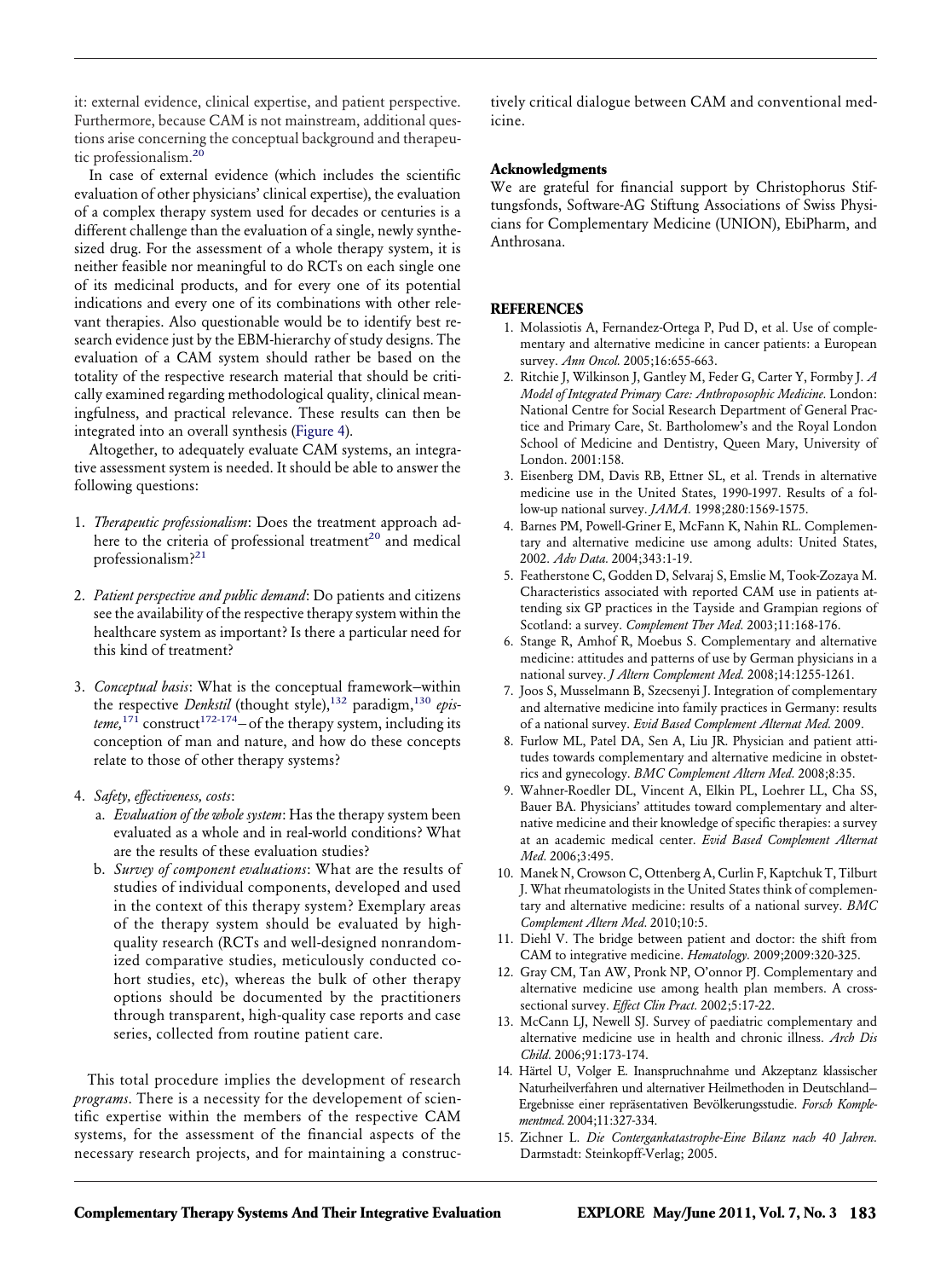- <span id="page-9-0"></span>16. Wax PM. Elixirs, diluents, and the passage of the 1938 Federal Food, Drug and Cosmetic Act. *Ann Intern Med.* 1995;122:456-460.
- <span id="page-9-1"></span>17. Sackett DL, Rosenberg WM, Gray JA, Haynes RB, Richardson WS. Evidence based medicine: what it is and what it isn't. *BMJ.* 1996; 312:71-72.
- <span id="page-9-2"></span>18. Kienle GS. Evidenzbasierte Medizin und ärztliche Therapiefreiheit—Vom Durchschnitt zum Individuum. *Dtsch Arztebl.* 2008; 105:A1381-A1384.
- 19. Kienle GS. Bedeutet Evidence-based Medicine eine Abkehr von der ärztlichen Therapiefreiheit? In: Jütte RH, ed. *Die Zukunft der Individualmedizin*.Köln: Deutscher ärzte-Verlag; 2009:69-77.
- <span id="page-9-3"></span>20. Kiene H, Brinkhaus B, Fischer G, et al. Professional treatment in the context of medical pluralism—A German perspective. *Eur J Integr Med.* 2010;2:53-56.
- <span id="page-9-23"></span>21. American Board of Internal Medicine, American College of Physicians—American Society of Internal Medicine, European Federation of Internal Medicine. Medical professionalism in the new millennium: a physician charter. *Ann Intern Med.* 2002;136:243- 246.
- <span id="page-9-5"></span><span id="page-9-4"></span>22. Saad A. The evidence-based paradox and the question of the Tree of Knowledge. *J Eval Clin Pract.* 2008;14:650-652.
- 23. Haake M, Muller HH, Schade-Brittinger C, et al. German Acupuncture Trials (GERAC) for chronic low back pain: randomized, multicenter, blinded, parallel-group trial with 3 groups. *AMA Arch Intern Med.* 2007;167:1892.
- 24. Diener HC, Kronfeld K, Boewing G, et al. Efficacy of acupuncture for the prophylaxis of migraine: a multicentre randomised controlled clinical trial. *Lancet Neurol.* 2006;5:310-316.
- 25. Scharf HP, Mansmann U, Streitberger K, et al. Acupuncture and knee osteoarthritis. *Ann Intern Med.* 2006;145:12-20.
- <span id="page-9-6"></span>26. Bebb C, Kendrick D, Coupland C, et al. A cluster randomised controlled trial of the effect of a treatment algorithm for hypertension in patients with type 2 diabetes. *Br J Gen Pract.* 2007;57:136- 143.
- 27. von Wichert P. Evidenzbasierte Medizin (EbM): Begriff entideologisieren. *Dtsch Arztebl.* 2005;102:A-1569.
- 28. von Wichert P. Die unwirkliche Wirklichkeit der Medizin. *Dtsch Arztebl.* 2003;100:93-95.
- <span id="page-9-20"></span>29. Little M. "Better than numbers. . . "A gentle critique of evidencebased medicine. *ANZ J Surg.* 2003;73:177-182.
- 30. Rousseau P. Evidence-based medicine: show me the evidence! *Am J Hosp Palliat Care.* 2009;26:5-7.
- 31. Mykhalovskiy E. Evidence-based medicine: ambivalent reading and the clinical recontextualization of science. *Health.* 2003;7:331- 352.
- 32. Miles A, Loughlin M, Polychronis A. Evidence-based healthcare, clinical knowledge and the rise of personalised medicine. *J Eval Clin Pract.* 2008;14:621-649.
- <span id="page-9-21"></span><span id="page-9-19"></span>33. Armstrong D. Professionalism, indeterminacy and the EBM project. *BioSocieties.* 2007;2:84.
- 34. Maier T. Evidence-based psychiatry: understanding the limitations of a method. *J Eval Clin Pract.* 2006;12:325-329.
- 35. Staller KM. Railroads, runaways & researchers: returning evidence rhetoric to its practice base. *Qual Inquiry.* 2006;12:503-522.
- 36. Traynor M. The oil crisis, risk and evidence-based practice. *Nurs Inq.* 2002;9:162-169.
- 37. Feinstein AR, Horwitz RI. Problems in the "vidence" of "videncebased medicine." *Am J Med.* 1997;103:529-535.
- 38. Walker K. Why evidence-based practice now?: a polemic. *Nurs Inq.* 2003;10:145-155.
- 39. Shahar E. Does anyone know the road from a randomized trial to personalized medicine? A review of "Treating Individuals. From Randomized Trials to Personalised Medicine" Peter M. Rothwell. *J Eval Clin Pract.* 2008;14:726-731.
- 40. Holmes D, Murray SJ, Perron A, Rail G. Deconstructing the evidence-based discourse in health sciences: truth, power and fascism. *Int J Evid Based Healthcare.* 2006;4:180-186.
- 41. Holmes D, Perron A, O'Byrne P. Evidence, virulence, and the disappearance of nursing knowledge: a critique of the evidencebased dogma. *Worldviews Evid Based Nurs.* 2006;3:95-102.
- 42. Murray SJ, Holmes D, Rail G. On the constitution and status of'evidence in the health sciences. *J Res Nurs.* 2008;13:272-280.
- <span id="page-9-7"></span>43. Kleinman A. The art of medicine. Catastrophe and caregiving: the failure of medicine as an art. *Lancet.* 2008;371:22-23.
- 44. Cox JL. Towards an evidence-based "Medicine of the Person": the contribution of psychiatry to health care provision. *J Eval Clin Pract.* 2008;14:694-698.
- <span id="page-9-22"></span>45. Lown B. *Die verlorene Kunst des Heilens.* Stuttgart: Schattauer Verlag; 2007.
- 46. Fish D, Coles C. *Developing Professional Judgement in Health Care.* Edinburgh: Butterworth-Heinemann; 2002.
- <span id="page-9-8"></span>47. Montgomery K. *How Doctors Think: Clinical Judgment and the Practice of Medicine.* New York, NY: Oxford University Press; 2006.
- <span id="page-9-9"></span>48. Jadad AR, Enkin MW. Randomized controlled trials: questions, answers, and musings. Malden, MA: Blackwell Publishing; 2007.
- 49. Bassand J-P, Martin J, Rydén L, Simoons M. The need for resources for clinical research: the European Society of Cardiology calls for European, international collaboration. *Lancet.* 2002;360:1866- 1869.
- <span id="page-9-10"></span>50. Johnston SC, Rootenberg JD, Katrak S, Smith WS, Elkins JS. Effect of a US National Institutes of Health programme of clinical trials on public health and costs. *Lancet.* 2006;367:1319-1327.
- <span id="page-9-18"></span><span id="page-9-11"></span>51. Horrobin DF. Are large clinical trials in rapidly lethal diseases usually unethical? *Lancet.* 2003;361:695-697.
- 52. Rothwell PM. External validity of randomised controlled trials: "To whom do the results of this trials apply?" *Lancet.* 2005;365: 82-93.
- <span id="page-9-12"></span>53. Ellis PM. Attitudes towards and participation in randomised clinical trials in oncology: a review of the literature. *Ann Oncol.* 2000; 11:939-945.
- <span id="page-9-14"></span><span id="page-9-13"></span>54. Freedman B. Equipoise and the ethics of clinical research. *N Engl J Med.* 1987;317:141-145.
- 55. Kotaska A. Inappropriate use of randomised trials to evaluate complex phenomena: case study of vaginal breech delivery. *Br Med J.* 2004;329:1036-1039.
- <span id="page-9-15"></span>56. Kienle GS. Gibt es Gründe für Pluralistische Evaluationsmodelle? Limitationen der Randomisierten Klinischen Studie. *Z ärztl Fortbild Qual Gesundh wes.* 2005;99:289-294.
- <span id="page-9-16"></span>57. Lexchin J, Bero LA, Djulbegovic B, Clark O. Pharmaceutical industry sponsorship and research outcome and quality: systematic review. *Br Med J.* 2003;326:1167-1170.
- <span id="page-9-17"></span>58. Kiene H. Komplementäre Methodenlehre der klinischen Forschung. Cognition-based medicine. Berlin: Springer-Verlag; 2001.
- 59. Kiene H. A critique of the double-blind clinical trial. Part 1. *Altern Ther Health Med.* 1996;2:74-80.
- 60. Kiene H. A critique of the double-blind clinical trial. Part 2. *Altern Ther Health Med.* 1996;2:59-64.
- 61. Zimmerman M, Mattia JI, Posternak MA. Are subjects in pharmacological treatment trials of depression representative of patients in routine clinical practice? *Am J Psychiatry.* 2002;159:469-473.
- 62. De Maeseneer JM, van Driel ML, Green LA, van Weel C. The need for research in primary care. *Lancet.* 2003;362:1314-1319.
- 63. Schulte M. Der Chirurg zwischen Leitlinien und Patientenindividualität. *Z ärztl Fortbild Qual Gesundh wes.* 2005;99:321-323.
- 64. Travers J, Marsh S, Williams M,et al. External validity of randomised controlled trials in asthma: to whom do the results of the trials apply? *Thorax.* 2007;62:219-223.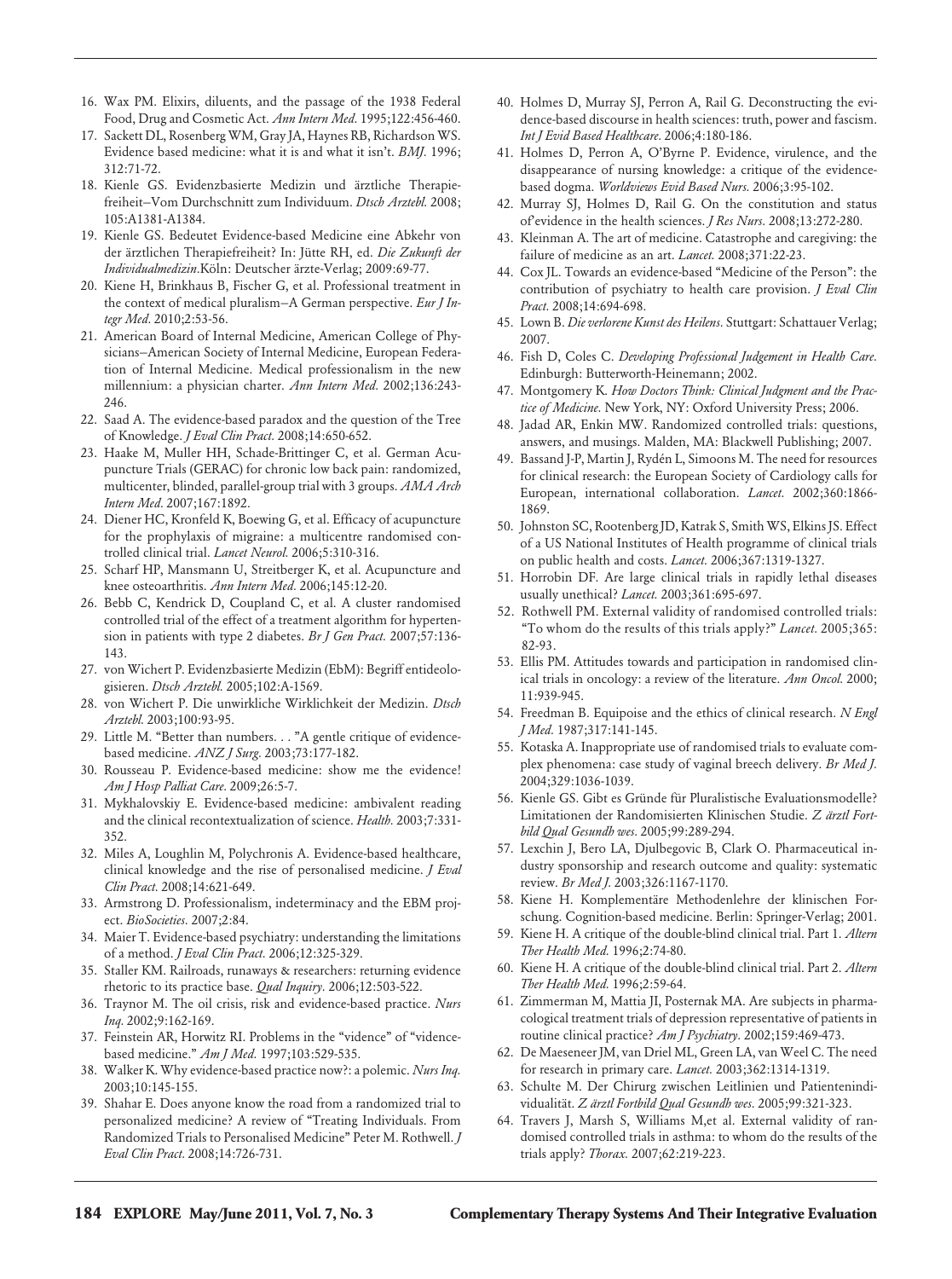- 65. Kravitz RL, Duan N, Braslow J. Evidence-based medicine, heterogeneity of treatment effects, and the trouble with averages. *Milbank Q.* 2004;82:661-687.
- <span id="page-10-0"></span>66. Bogaty P, Brophy J. Numbers needed to treat (needlessly?). *Lancet.* 2005;365:1307-1308.
- <span id="page-10-1"></span>67. Schwartz D, Lellouch J. Explanatory and pragmatic attitudes in therapeutical trials. *J Chronic Dis.* 1967;20:637-648.
- 68. MacPherson H. Pragmatic clinical trials. *Complement Ther Med.* 2004;12:136-140.
- <span id="page-10-2"></span>69. IOM (Institute of Medicine). *Initial National Priorities for Comparative Effectiveness Research.* Washington DC: The National Academies Press; 2009.
- <span id="page-10-4"></span>70. Tunis SR, Stryer DB, Clancy CM. Practical clinical trials: increasing the value of clinical research for decision making in clinical and health policy. *JAMA.* 2003;290:1624-1632.
- <span id="page-10-3"></span>71. Davis BR, Cutler JA, Gordon DJ. Major outcomes in high risk hypertensive patients randomized to angiotensin-converting enzyme inhibitor or calcium channel blocker vs diuretic: The Antihypertensive and Lipid Lowering treatment to prevent Heart Attack Trial (ALLHAT). *JAMA.* 2002;288:2981-2997.
- <span id="page-10-5"></span>72. Tricoci P, Allen JM, Kramer JM, Califf RM, Smith SC Jr. Scientific evidence underlying the ACC/AHA clinical practice guidelines. *JAMA.* 2009;301:831-841.
- <span id="page-10-7"></span><span id="page-10-6"></span>73. Djulbegovic B. The quality of medical evidence in hematologyoncology. *Am J Med.* 1999;106:198-205.
- 74. Harpole LH, Kelley MJ, Schreiber G, Toloza EM, Kolimaga J, McCrory DC. Assessment of the scope and quality of clinical practice guidelines in lung cancer. *Chest.* 2003;123:7S-20S.
- <span id="page-10-8"></span>75. Hölzel D, Schubert-Fritschle G. Evidenzbasierte Medizin in der Onkologie: spiegelt die Studienlage die klinische Realität wider? Evidence-based medicine in oncology: do the results of trials reflect clinical reality? *Zentralbl Chir.* 2008;133:15-19.
- <span id="page-10-9"></span>76. Vigna-Taglianti F, Vineis P, Liberati A, Faggiano F. Quality of systematic reviews used in guidelines for oncology practice. *Ann Oncol.* 2006;17:691-701.
- <span id="page-10-10"></span>77. Menzies D, Benedetti A, Paydar A, et al. Standardized treatment of active tuberculosis in patients with previous treatment and/or with mono-resistance to isoniazid: a systematic review and meta-analysis. *PLoS Med.* 2009;6:e1000150.
- <span id="page-10-12"></span><span id="page-10-11"></span>78. Hardin WD, Stylianos S, Lally KP. Evidence-based practice in pediatric surgery. *J Pediatr Surg.* 1999;34:908-912.
- 79. Broom A, Tovey P. *Therapeutic Pluralism. Exploring the Experiences of Cancer Patients and Professionals.* London: Routledge; 2008.
- 80. Tanenbaum SJ. Evidence-based practice as mental health policy: three controversies and a caveat. *Health Aff.* 2005;24:163-173.
- 81. Royal College of Physicians. *Doctors in Society: Medical Professionalism in a Changing World. Report of a Working Party of the Royal College of Physicians of London.* London: Royal College of Physicians; 2005.
- <span id="page-10-15"></span><span id="page-10-13"></span>82. Miller JI. The complete cardiothoracic surgeon: qualities of excellence. *Ann Thorac Surg.* 2004;78:2-8.
- <span id="page-10-14"></span>83. Schön DA. *The Reflective Practitioner. How Professionals Think in Action.* New York: Basic Books; 1983.
- 84. Neuweg GH. *Könnerschaft und implizites Wissen. 3.* Auflage ed. Münster: Waxmann Verlag GmbH; 2004.
- <span id="page-10-17"></span>85. Wieland W. *Diagnose. Überlegungen zur Medizintheorie*. Berlin: Walter de Gruyter; 1975.
- 86. Ericsson KA, Charness N, Feltovich PJ, Hoffmann RR, eds. *The Cambridge Handbook of Expertise and Expert Performance.* Cambridge, MA: Cambridge University Press; 2006.
- 87. Polanyi M. *The Tacit Dimension (1966).* Gloucester, MA: Peter Smith; 1983.
- 88. Dreyfus HL, Dreyfus SE. Expertise in real world contexts. *Organ Stud.* 2005;26:779-792.
- 89. Henry SG. Recognizing tacit knowledge in medical epistemology. *Theor Med Bioeth.* 2006;27:187-213.
- 90. Gruber H, Ziegler A, Hrsg. *Expertiseforschung.* Opladen: Westdeutscher Verlag; 1996.
- 91. Shaywitz DA, Ausiello DA. Preserving creativity in medicine. *PLoS Med.* 2004;1:e34.
- <span id="page-10-16"></span>92. Horrobin DF. Effective clinical innovation: an ethical imperative. *Lancet.* 2002;359:1857-1858.
- 93. von Ehrenfels C. Über Gestaltqualitäten. Vierteljahresschr Wiss Phi*los.* 1890;14:249-292.
- 94. Wertheimer M. Untersuchungen zur Lehre der Gestalt. Teil 1. *Psychol Forsch.* 1922;1:47-58.
- 95. Larkin J, McDermott J, Simon DP, Simon HA. Expert and novice performance in solving physics problems. *Science.* 1980;208:1335- 1342.
- 96. Kiene H. Was ist Cognition-based Medicine? *Z ärztl Fortbild Qual Gesundh wes.* 2005;99:301-306.
- <span id="page-10-19"></span><span id="page-10-18"></span>97. Daston L, Galison P. *Objectivity.* New York: Zone Books; 2007.
- 98. Léauté-Labrèze C, de la Roque D, Boralevi F, Thambo JB, Taïeb A. Propranolol for severe hemangiomas of infancy. *N Engl J Med.* 2008;358:2649-2651.
- <span id="page-10-20"></span>99. Vandenbroucke JP. Observational research, randomised trials, and two views of medical science. *PLoS Med.* 2008;5:e67.
- <span id="page-10-21"></span>100. Saller R. Komplementärmedizin. Grundbedürfnis oder Luxus? Tagung der SGGP, 3. Available at: [http://www.sggp.ch/tagungen/](http://www.sggp.ch/tagungen/tagung/mai03_07.cfm) [tagung/mai03\\_07.cfm.](http://www.sggp.ch/tagungen/tagung/mai03_07.cfm) Accessed May 2007.
- 101. Saller R. Evidenzbasiert—für dei Komplementärmedizin ein Fremdwort? "Und" statt "oder." In: *Die Komplementärmedizin im Fokus.* München: Elsevier GmbH; 2006.
- <span id="page-10-22"></span>102. Shang A, Huwiler-Müntener K, Nartey L, et al. Are the clinical effects of homoeopathy placebo effects? Comparative study of placebo-controlled trials of homoeopathy and allopathy. *Lancet.* 2005;366:726-732.
- 103. Nartey L, Huwiler-Müntener K, Shang A, Liewald K, Jüni P, Egger M. Matched-pair study showed higher quality of placebo-controlled trials in Western phytotherapy than conventional medicine. *J Clin Epidemiol.* 2007;60:787-794.
- <span id="page-10-24"></span><span id="page-10-23"></span>104. Antonovsky A. *Salutogenese.* Tübingen: Dgvt Verlag; 1997.
- 105. Matthiessen PF. Paradigmenpluralität und ärztliche Praxis. In: Jütte RH, ed. *Die Zukunft der IndividualMedizin*.Köln: Deutscher ärzte-Verlag; 2009:37-53.
- <span id="page-10-29"></span>106. IOM (Institute of Medicine). *Integrative Medicine and the Health of the Public: A Summary of the February 2009 Summit*. Washington, DC: The National Academies Press; 2009.
- <span id="page-10-25"></span>107. IOM (Institute of Medicine). *Integrative Medicine Research: Context and Priorities. Commissioned for the IOM Summit on Integrative Medicine and the Health of the Public February, 2009*. Washington, DC: IOM (Institute of Medicine); 2009.
- 108. Fonnebø V, Grimsgaard S, Walach H, et al. Researching complementary and alternative treatments—the gatekeepers are not at home. *BMC Med Res Methodol.* 2007;7:7.
- <span id="page-10-26"></span>109. Ritenbaugh C, Verhoef M, Fleishman S, Boon H, Leis A. Whole systems research: a discipline for studying complementary and alternative medicine. *Altern Ther Health Med.* 2003;9:32-36.
- <span id="page-10-28"></span>110. Verhoef MJ, Lewith G, Ritenbaugh C, Boon H, Fleishman S, Leis A. Complementary and alternative medicine whole systems research: beyond identification of inadequacies of the RCT. *Complement Ther Med.* 2005;13:206-212.
- <span id="page-10-27"></span>111. Verhoef MJ, Leis A. From studying patient treatment to studying patient care: arriving at methodologic crossroads. *Hematol Oncol Clin North Am.* 2008;22:671-682.
- 112. Fønnebø V, Grimsgaard S. Alternativ medisin— hvordan vil fremtiden se ut? [Alternative medicine—What will the future look like?]. *Tidskr Nor Laegeforen*. 2004;124:673.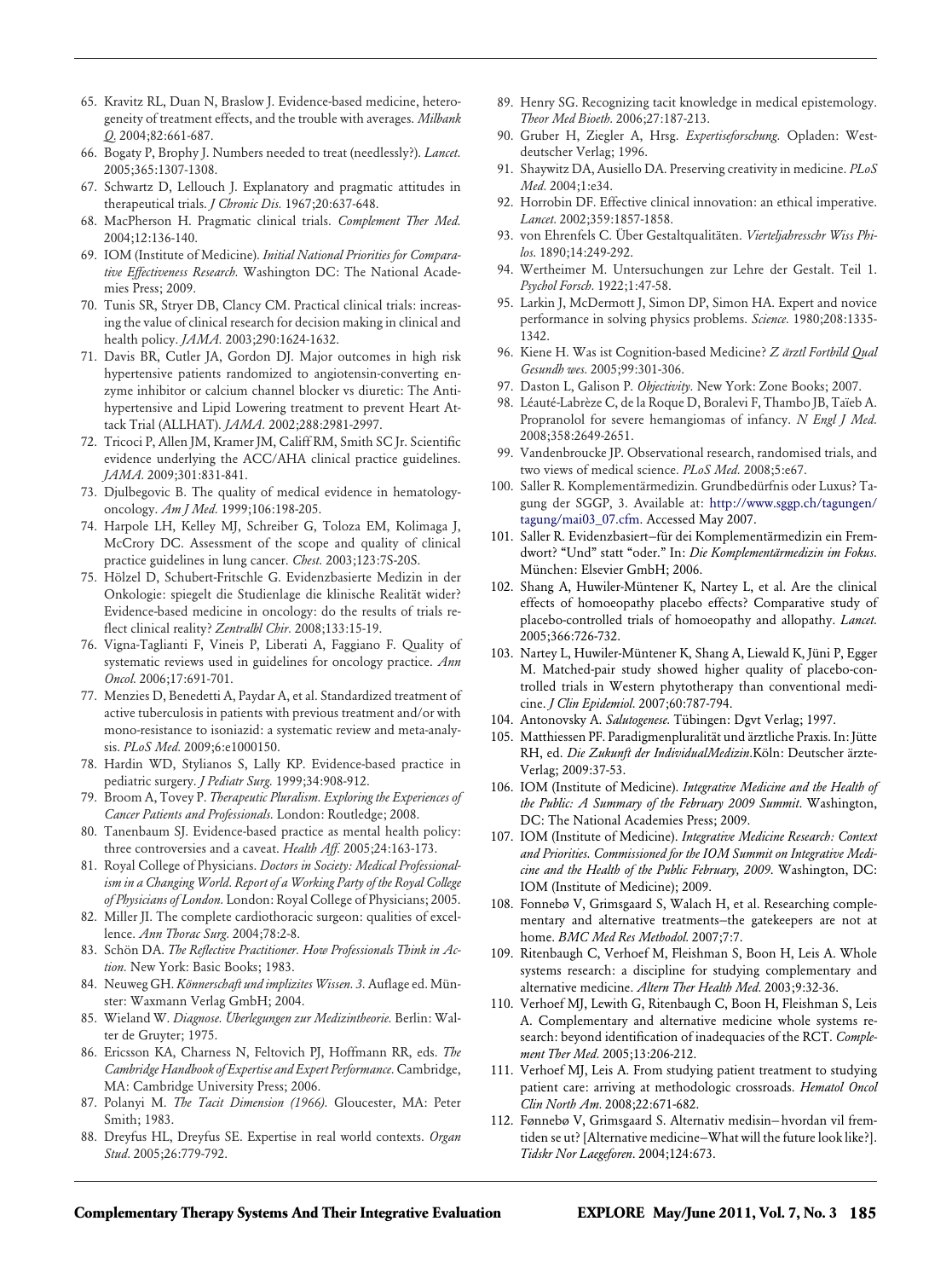- <span id="page-11-0"></span>113. Fønnebø V, Grimsgaard S, Walach H, et al. Researching complementary and alternative treatments—the gatekeepers are not at home. *BMC Med Res Methodol.* 2007;7:7.
- <span id="page-11-1"></span>114. Boon H, MacPherson H, Fleishman S, et al. Evaluating complex healthcare systems: a critique of four approaches. *Evid Based Complement Alternat Med.* 2007;4:279-285.
- <span id="page-11-2"></span>115. Campbell NC, Murray E. Designing and evaluating complex interventions to improve health care. *Br Med J.* 2007;334:455.
- <span id="page-11-3"></span>116. Anderson R. New MRC guidance on evaluating complex interventions. *BMJ.* 2008;337:a1937.
- 117. Lüscher TF. Ist die Medizin von Sinnen? *Kardiovaskuläre Med.* 2009;12:277-281.
- 118. Kelner M, Wellman B, Boon H, Welsh S. Responses of established healthcare to the professionalization of complementary and alternative medicine in Ontario. *Soc Sci Med.* 2004;59:915-930.
- 119. Walach H. The campaign against CAM—a reason to be proud. *J Holistic Healthcare.* 2009;6:8-13.
- 120. Verhoef MJ, Mulkins A, Carlson LE, Hilsden RJ, Kania A. Assessing the role of evidence in patients' evaluation of complementary therapies: a quality study. *Integr Cancer Ther.* 2007;6:345-353.
- <span id="page-11-10"></span>121. Wapf V, Busato A. Patients' motives for choosing a physician: comparison between conventional and complementary medicine in Swiss primary care. *BMC Complement Altern Med.* 2007;7:41.
- <span id="page-11-4"></span>122. Hilbert D, Ackermann W. *Grundzüge der theoretischen Logik [Erstausgabe 1928].* Berlin: Springer-Verlag; 1988.
- 123. Hilbert D, Bernays P. *Grundlagen der Mathematik [Erstausgabe 1934].* Berlin: Springer-Verlag; 1968.
- 124. Filler A. *Euklidische und nichteuklidische Geometrie.* Heidelberg: Spektrum Akademischer Verlag; 1993.
- <span id="page-11-5"></span>125. Heisenberg W. *Der Teil und das Ganze.* 4. ed. München: Piper; 1972.
- 126. Godfrey-Smith P. Explanation. In: Godfrey-Smith P, ed. *Theory and Reality. An Introduction to the Philosophy of Science*. Chicago, IL: University of Chicago Press; 2003:190-201.
- <span id="page-11-6"></span>127. von Weizsäcker CF. Komplementarität und Logik. In: Weizsäcker CF, ed. *Zum Weltbild der Physik.* Stuttgart: Hirzel-Verlag; 1990:281- 331.
- <span id="page-11-7"></span>128. Lakatos I. Falsification and the methodology of scientific research knowledge. In: Lakatos I, Musgrave G, eds. *Criticism and the Growth of Knowledge*.Cambridge, MA: Cambridge University Press; 1970: 91-195.
- <span id="page-11-8"></span>129. Nicolis G, Prigogine I. *Die Erforschung des Komplexen. Auf dem Weg zu einem neuen Verständnis der Naturwissenschaften.* München: Piper; 1987.
- <span id="page-11-9"></span>130. Kuhn TS. The structure of scientific revolutions. Chigaco, IL: The University of Chicago Press; 1996.
- <span id="page-11-17"></span>131. Spinner H. *Pluralismus als Erkenntnismodell.* 1 ed. Frankfurt am Main: Suhrkamp; 1974.
- 132. Fleck L. *Genesis and Development of a Scientific Fact*. Chicago, IL: University of Chicago Press; 1979.
- 133. Jütte RH. *Die Zukunft der IndividualMedizin. Autonomie des Arztes und Methodenpluralismus.* Köln: Deutscher ärzte-Verlag; 2009.
- 134. Willich SN, Girke M, Hoppe J-D, et al. Schulmedizin und Komplementärmedizin: Verständnis und Zusammenarbeit müssen vertieft werden. *Dtsch Arztebl.* 2004;101:A1314-A1319.
- 135. Kiene H, Ollenschläger G, Willich SN. Schwerpunkt: Pluralismus in der Medizin - Pluralismus der Therapievaluation? *Z ärztl Fortbild Qual Gesundh wes.* 2005;99:261-323.
- 136. Pluralität in der Medizin. *Der geistige und methodische Hintergrund. Bericht über ein Symposium der Medizinisch Pharmazeutischen Studiengesellschaft e.V.* vom 24.-26. Mai 1979 in Titisee/Schwarzwald. Frankfurt am Main: 1980.
- 137. von Rohr E, Pampallona S, van Wegberg B, et al. Attitudes and beliefs towards disease and treatment in patients with advanced

cancer using anthroposophical medicine. *Onkologie.* 2000;23: 558-563.

- 138. Carlsson M, Arman M, Backman M, Flatters U, Hatschek T, Hamrin E. Evaluation of quality of life/life satisfaction in women with breast cancer in complementary and conventional care. *Acta Oncol.* 2004;43:27-34.
- 139. Busato A, Dönges A, Herren S, Widmer M, Marian F. Health status and health care utilisation of patients in complementary and conventional primary care in Switzerland—an observational study. *Fam Pract.* 2006;23:116.
- <span id="page-11-16"></span>140. Marian F, Joost K, Saini KD, von Ammon K, Thurneysen A, Busato A. Patient satisfaction and side effects in primary care: an observational study comparing homeopathy and conventional medicine. *BMC Complement Altern Med.* 2008;8:52.
- 141. Schoeni-Affolter F, Matter-Walstra K, Widmer M, Busato A. Satisfaction with primary health care in patients with upper respiratory tract infection: a three-level approach. *Forsch Komplementmed.* 2007;14:346-352.
- 142. Esch BM, Marian F, Busato A, Heusser P. Patient satisfaction with primary care: an observational study comparing anthroposophic and conventional care. *Health Qual Life Outcomes.* 2008; 6:74.
- 143. Michlig M, Ausfeld-Hafter B, Busato A. Patient satisfaction with primary care: a comparison between conventional care and traditional Chinese medicine. *Complement Ther Med.* 2008;16:350-358.
- 144. Mermod J, Fischer L, Staub L, Busato A. Patient satisfaction of primary care for musculoskeletal diseases: a comparison between neural therapy and conventional medicine. *BMC Complement Altern Med.* 2008;8:33.
- 145. Pampallona S, von Rohr E, van Wegberg B, et al. Socio-demographic and medical characteristics of advanced cancer patients using conventional or complementary medicine. *Onkologie.* 2002; 25:165-170.
- 146. Al Windi A. Determinants of complementary alternative medicine (CAM) use. *Complement Ther Med.* 2004;12:99-111.
- 147. Astin JA. Why patients use alternative medicine. Results of a national study. *JAMA*. 1998;279:1548-1553.
- 148. Sirois FM. Motivations for consulting complementary and alternative medicine practitioners: a comparison of consumers from 1997– 8 and 2005. *BMC Complement Altern Med.* 2008;8:16.
- 149. Rao JK, Mihaliak K, Kroenke K, Bradley J, Tierney WM, Weinberger M. Use of complementary therapies for arthritis among patients of rheumatologists. *Ann Intern Med.* 1999;131:409-416.
- <span id="page-11-11"></span>150. Lazarou J, Pomeranz BH, Corey PN. Incidence of adverse drug reactions in hospitalized patients. A meta-analysis of prospective studies. *JAMA.* 1998;279:1200-1205.
- <span id="page-11-12"></span>151. Wolfe MM, Lichtenstein DR, Singh G. Gastrointestinal toxicity of nonsteroidal antiinflammatory drugs. *N Engl J Med.* 1999;340: 1888-1899.
- <span id="page-11-13"></span>152. Beasley R, Clayton T, Crane J, et al. Association between paracetamol use in infancy and childhood, and risk of asthma, rhinoconjunctivitis, and eczema in children aged 6-7 years: analysis from Phase Three of the ISAAC programme. *Lancet.* 2008;372:1039- 1048.
- <span id="page-11-14"></span>153. Prymula R, Siegrist CA, Chlibek R, et al. Effect of prophylactic paracetamol administration at time of vaccination on febrile reactions and antibody responses in children: two open-label, randomised controlled trials. *Lancet.* 2009;374:1339-1350.
- <span id="page-11-15"></span>154. Huttner B, Goossens H, Verheij T, Harbarth S. Characteristics and outcomes of public campaigns aimed at improving the use of antibiotics in outpatients in high-income countries. *Lancet Infect Dis.* 2010;10:17-31.